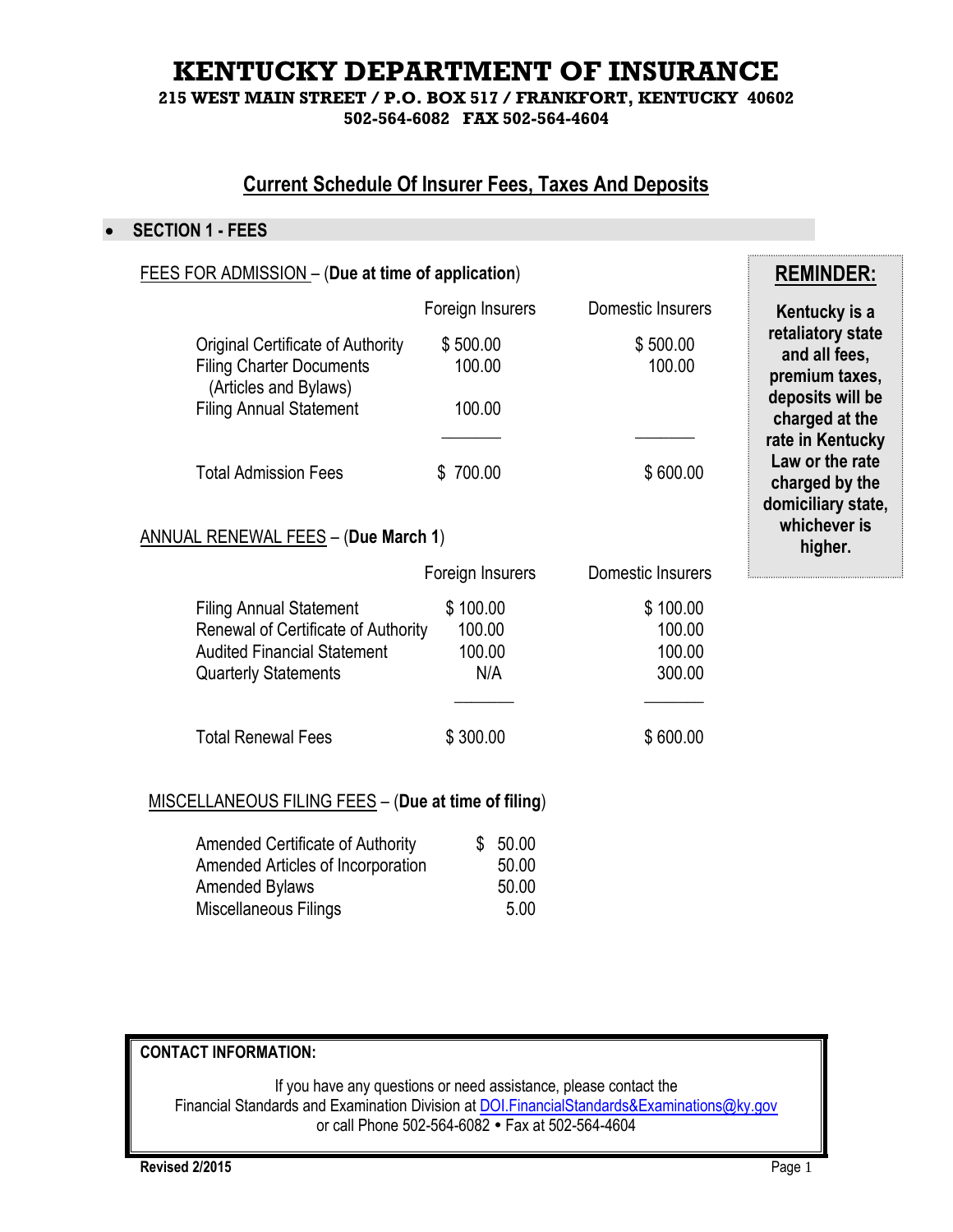# **KENTUCKY DEPARTMENT OF INSURANCE**

**215 WEST MAIN STREET / P.O. BOX 517 / FRANKFORT, KENTUCKY 40602 502-564-6082 FAX 502-564-4604**

#### **SECTION 2 - TAXES**

#### PREMIUM TAXES – (**Due March 1**)

Please refer to KRS 136.320 thru 410 for state premium taxes. All state premium taxes must be forwarded, by March 1, to the:

OR

**Kentucky Department of Revenue** P. O. Box 1303 Frankfort, KY 40602-1303 **Phone: 502-564-4810**

**Kentucky Department of Revenue** 501 High St. Frankfort, KY 40601 **Phone: 502-564-4810**

For municipal premium taxes, please refer to KRS 91A-080 and contact:

Kentucky Department of Insurance Consumer Protection Division - Municipal Tax Section P.O. Box 517 Frankfort, KY 40602-0517

#### **SECTION 3 – DEPOSITS – (In place at time of Admission)**

For Life & Health, Property & Casualty, Title (Both foreign and domestic)

A deposit in the state of domicile \$1,000,000 for the benefit of **all** policyholders

For Limited Health Service Organizations (Both foreign and domestic)

A deposit in Kentucky  $$50,000$ 

For Health Maintenance Organizations (Both foreign and domestic)

A deposit in Kentucky  $$500,000$ 

**CONTACT INFORMATION:**

If you have any questions or need assistance, please contact the Financial Standards and Examination Division a[t DOI.FinancialStandards&Examinations@ky.gov](mailto:DOI.FinancialStandards&Examinations@ky.gov) or call Phone 502-564-6082 Fax at 502-564-4604

**Revised 2/2015** Page 2

## **REMINDER:**

**Kentucky is a retaliatory state and all fees, premium taxes, deposits will be charged at the rate in Kentucky Law or the rate charged by the domiciliary state, whichever is higher.**